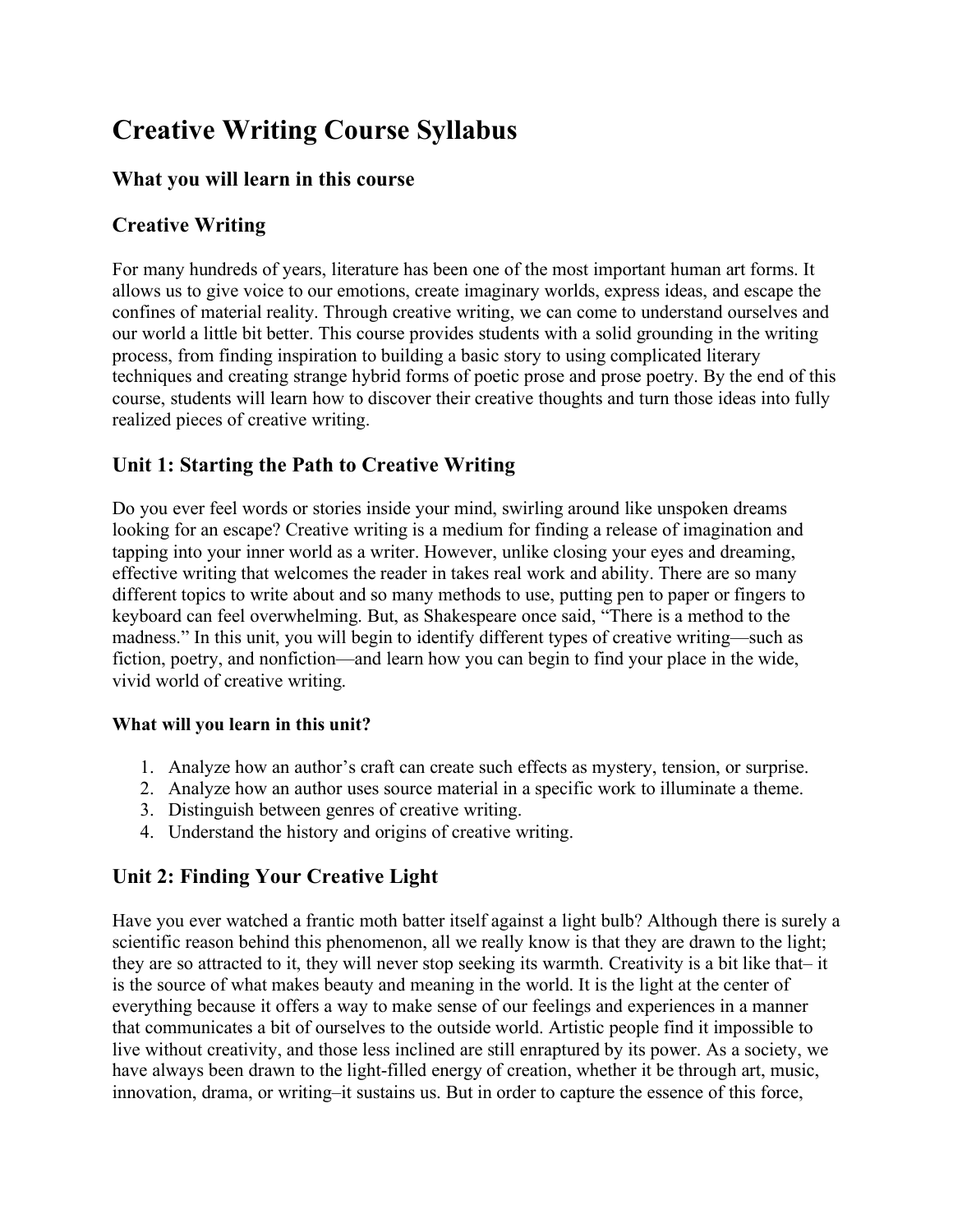there must first be inspiration–a muse, idea, or experience that emboldens us to find an outlet for our feelings. As a creative writer, you must learn how to access your own creativity and identify ways to inspire yourself. Finding your personal style and voice are just a few of the first steps in this journey.

#### **What will you learn in this unit?**

- 1. Understand how language functions in different contexts and how to make effective word choices.
- 2. Recognize the importance of an author's voice and how it affects tone and style.
- 3. Engage in the act of free writing and journaling for inspiration.
- 4. "Mine" for ideas from various places.

## **Unit 3: Fiction First**

If you doubt the complexity of characterization, just sit on a park bench for a few minutes and observe the different people walking by. They are men, women, children, short, lanky, slumped, limber, old, vibrant, sluggish, distracted. Honestly, the list goes on forever. There are so many details to observe about each and every person, and so much going on in their heads that can't be seen, it's almost overwhelming. Every human walking by you is a complex character sketch just waiting to be described.When described. Whenit comes to crafting a fictional person, there's barely any need to look outside the real world. If you've ever devoured a book, you know that the people within the pages are often the most meaningful part of the story and highly essential to its overall effect. Characters are the lifeblood of fiction. Let's think more deeply about building characters and what it takes to bring them to life in your own writing.

#### **What will you learn in this unit?**

- 1. Analyze how language contributes to characterization.
- 2. Evaluate a speaker's point of view, reasoning, and use of language.
- 3. Describe how a theme or central idea runs through a text and develops over time.
- 4. Understand the characteristics of fiction and its literary elements.
- 5. Determine the strategies necessary when crafting effective characters.

### **Unit 4: A Fictional Place**

Close your eyes and imagine your all-time favorite place, not just how it looks but how it feels. For some reason, certain locations just seem to exude a definite feeling, whether it is in real life or in the pages of a book. "Some reason" is not as cryptic as it sounds; it depends on the mastery and creativity of the writer behind the scene. A room is not just a room. Seen through the eyes of a writer, it can be gloomy with tattered furniture, brightly lit with dingy walls, or wallpapered with a roaring fire; all of these atmospheres relay the expectation of a certain experience. Places have character. Just as we discussed the importance of characterization in fiction, we must also examine the purpose and value of setting. It is the backdrop that adds texture and depth to what the characters are doing. It has the power to affect the very heart of any story and influence the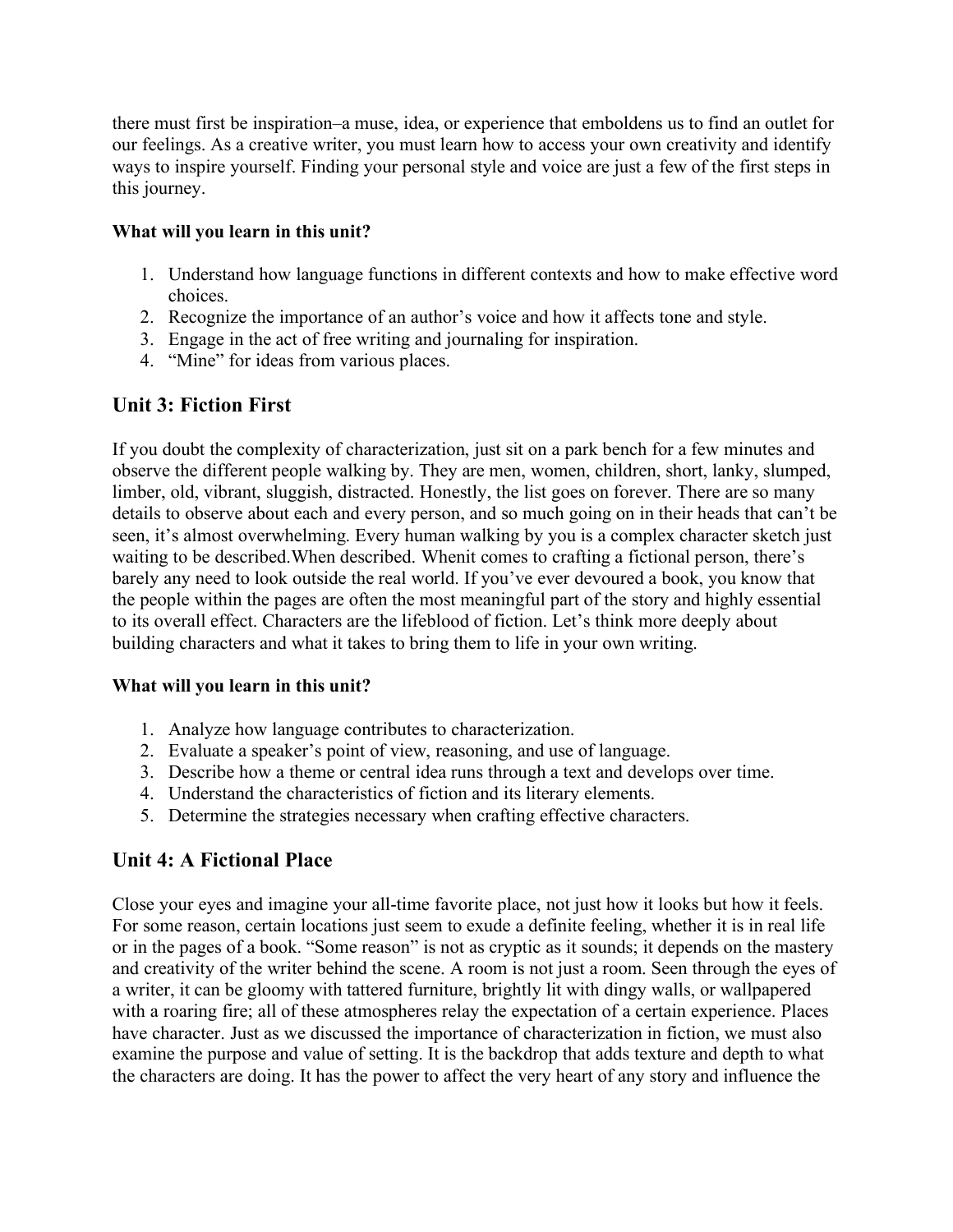tapestry of one's imagination. Sounds like a pretty fascinating place, but what does a compelling, effective setting really look like?

#### **What will you learn in this unit?**

- 1. Analyze how a writer unfolds a series of ideas, events, or descriptions to enhance setting.
- 2. Determine the meaning of words and phrases in stories, including the use of figurative language.
- 3. Examine how a writer's creative choices affect the tone and mood of the story.
- 4. Understand the importance of a fictional setting and how it influences other literary elements.

## **Creative Writing Midterm Exam**

- Review information acquired and mastered from this course up to this point.
- Take a course exam based on material from the first four units in this course (Note: You will be able to open this exam only one time.)

## **Unit 5: Speech in Writing**

The art of writing will require you to capture that voice inside your head and bring it to life on paper. If you've ever sat staring at a blank page, you know that's sometimes easier said than done. Even more perplexing, how do you create written work that's meant to capture the voice of someone else? Someone who is a character in your piece with an entirely different set of life circumstances, background, even race or gender? Writing dialogue presents a new layer of challenges because, as the writer, you need to essentially write in an "out loud" voice, one that is decidedly not your own. This type of precision writing also applies to another type of composition called "sketch writing," where the entire storyline plays out quickly in a dramatic snippet. Because both dialogue and sketch writing require a writer to accomplish certain structural goals within a short period of time, being succinct is key. In this unit, we will be focusing our attention (and our writerly abilities) on the art of being concise and learning how to create the phenomenon of fictional speech. Rather than simply describing a fictional scene with language, our challenge will be to fill the fictional mouths of characters with the right words for the job. You thought impersonation was tricky–this takes it to a whole new level!

#### **What will you learn in this unit?**

- 1. Analyze how characters develop over the course of a story.
- 2. Understand the purpose and approach to writing effective dialogue.
- 3. Utilize the strategies of writing a sketch story.
- 4. Examine how dialogue is an integral part of both fiction and screenwriting.

## **Unit 6: When Truth Meets Imagination**

There's an old saying that "truth is stranger than fiction." Just because something is not entirely made up does not mean it lacks originality or creative flair. Writers of fiction must draw deeply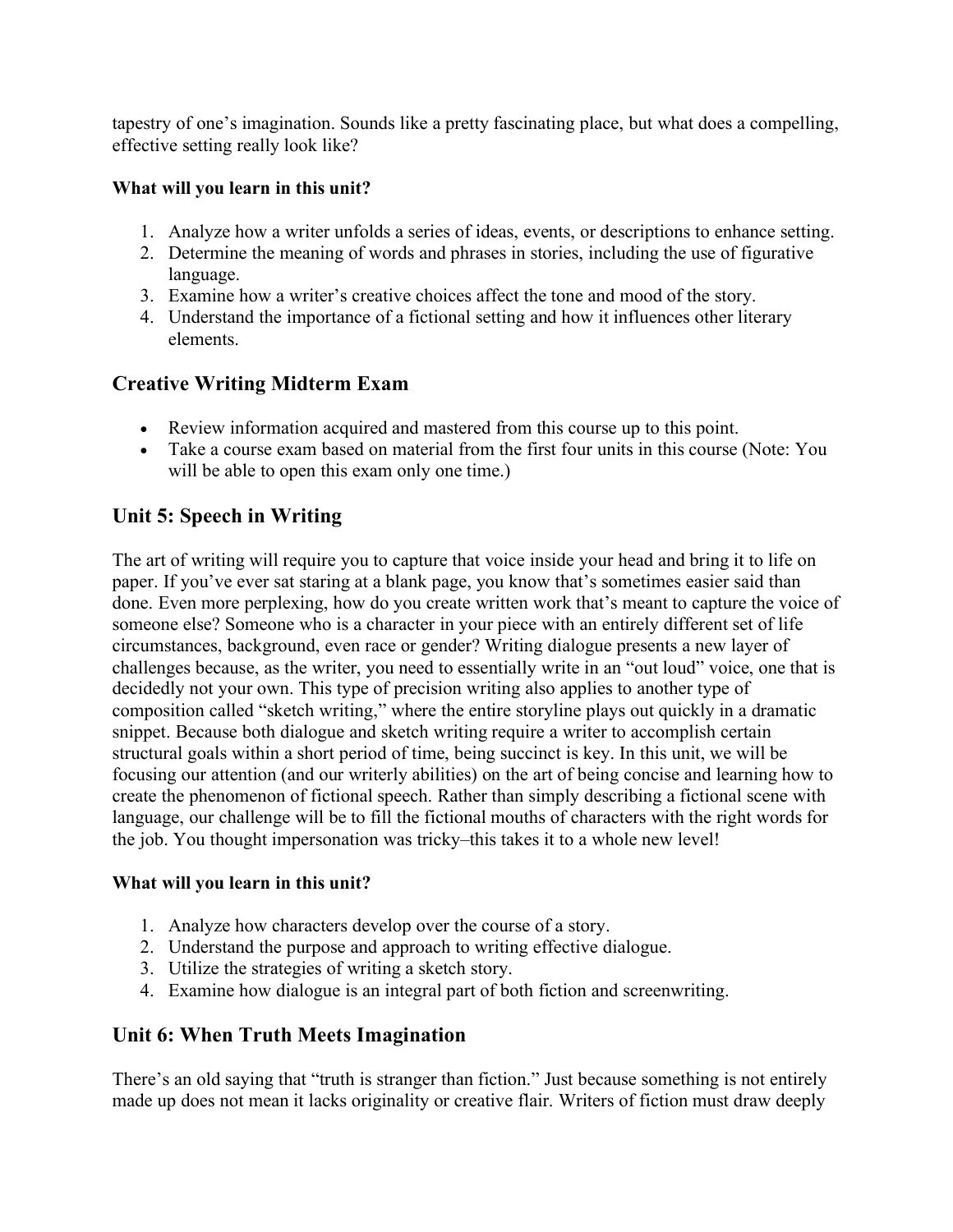from their imaginary wells to create well-rounded characters, tight action, and intense scenes. You might be surprised that in some cases, nonfiction writers also use these same skills to write great stories. We tend to think of nonfiction as a place for "nothing but the truth," and when something is all about the facts, we might be tempted to think it's boring. But there is a type of cross-over literature known as creative nonfiction that takes the fiction writing skills you've been studying and applies them to stories and events that have actually happened. The motto of Creative Nonfiction, the main magazine for this genre, describes the genre as "true stories well told." Nonfiction is a powerful, authentic medium aimed at edifying the reader in addition to entertaining them. When people share their knowledge and background through creative nonfiction, the world becomes a clearer, more understandable place filled with possibility. Through this unit, we will learn exactly how the genre of creative nonfiction can be used in different ways to share findings, explore topics, and strengthen and structure your own narrative.

#### **What will you learn in this unit?**

- 1. Determine how an author uses point of view to attain certain goals.
- 2. Recognize and understand the various areas of creative nonfiction.
- 3. Analyze how certain details within the text shape and refine the overall message.
- 4. Identify how to treat facts and truths when creating a narrative.

## **Unit 7: Finding Your Inner Poet**

Not all writing is the same. As a creative person, you probably have different goals for your work and ways of expressing yourself. As writers, we are always looking for just the right words to illustrate what's happening in our hearts and minds. There may be times when we just want to dig deeper and bring forth the wonder and profundity of the human experience. Poetry allows us to focus on our writing at the word level. It opens a meaningful exploration not only of time and place, but the considerable emotions and impressions that reside there. A poet doesn't just write about the wind, the poem becomes the wind. As a writer, exploring the secrets of poetry can add tremendous value to your creative writing repertoire.

#### **What will you learn in this unit?**

- 1. Analyze and define the way a subject can vary depending on how it is told.
- 2. Determine how and where details are emphasized in various accounts.
- 3. Identify how poetry can access significant ideas through imagery and other literary devices.
- 4. Understand the key strategies of poetic structure.

## **Unit 8: Revision and Purpose**

There is one unique element to writing that is not present in a lot of other art forms: revision. Without it, prose would suffer greatly from lack of clarity, meaning, and structure because as much as we hate to admit it, our first words are not always our best. Through a variety of methods, writers develop many skills for how they can "revisit" their work and see it with new eyes, objectively, and with the intent to make it stronger and more effective. Although they may